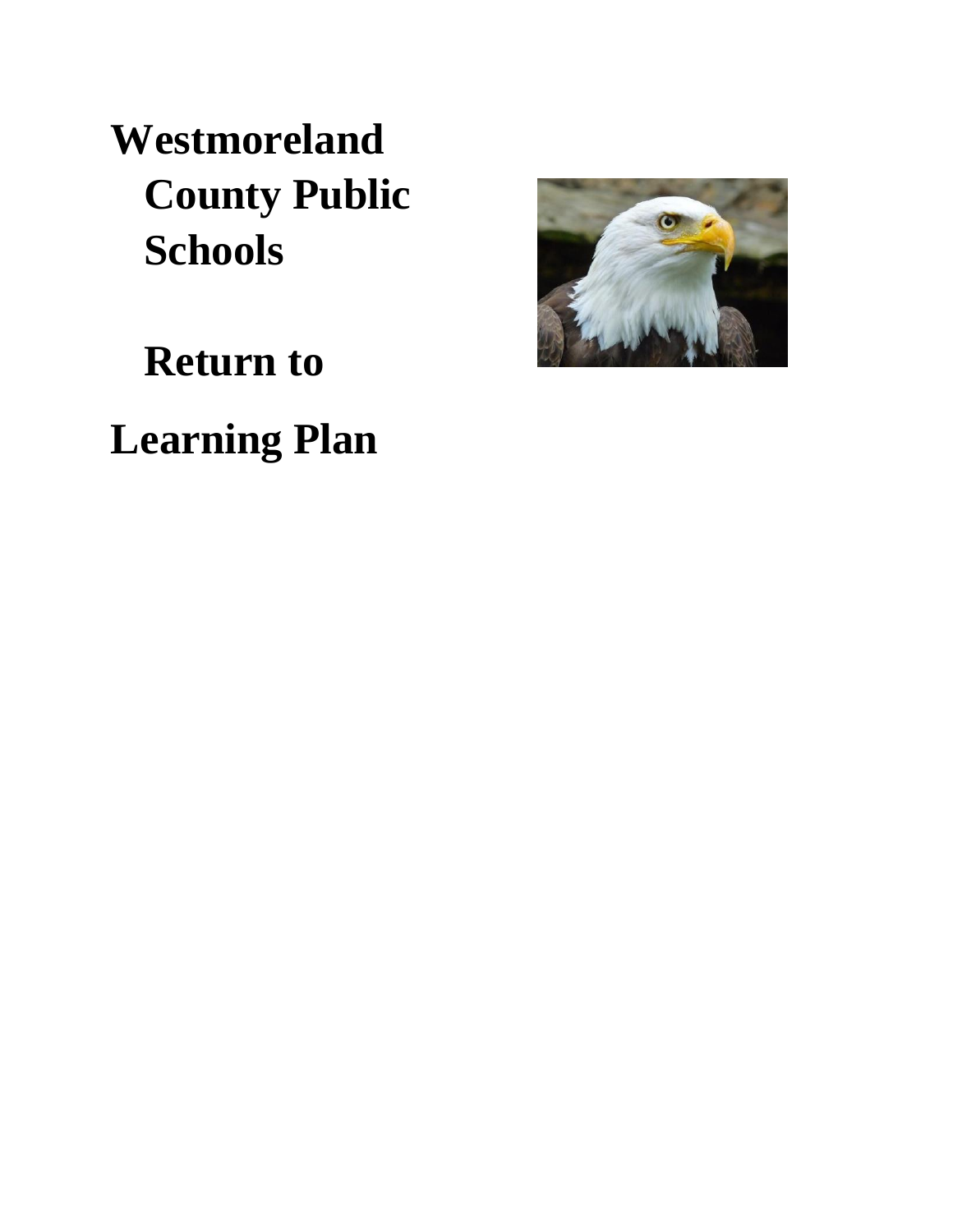### **Return To Learning Steering Committee**

### **[Dr. Michael Perry](http://division.wmlcps.org/dr-perry.html)**

Superintendent of Schools

#### **Catherine Rice**  Deputy

Superintendent

### **[Carole Alexander](http://division.wmlcps.org/alexander.html)**

Director of Testing & Data

#### **[Chris Evans](http://division.wmlcps.org/evans.html)**  Director of Technology

#### **Justin Savoy**  Director of Career & Technical Education

#### **[Carole Washington](http://division.wmlcps.org/savoy.html)**  Director of Special Education

#### **[Hazel Hickman](http://division.wmlcps.org/hickman.html)** Food Service Supervisor

#### **[Terry Rich](http://division.wmlcps.org/terry-rich.html)**  Transportation Supervisor

### **[Ricky Wilkins](http://division.wmlcps.org/wilkins.html)**

Maintenance Supervisor

#### **William Bowen**

Principal, Montross Middle School

### **Roger Coleman**

Principal, Washington and Lee High School

### **Christie Douglas**

Principal Washington District Elementary School

**Leslie Steele** Principal, Cople Elementary School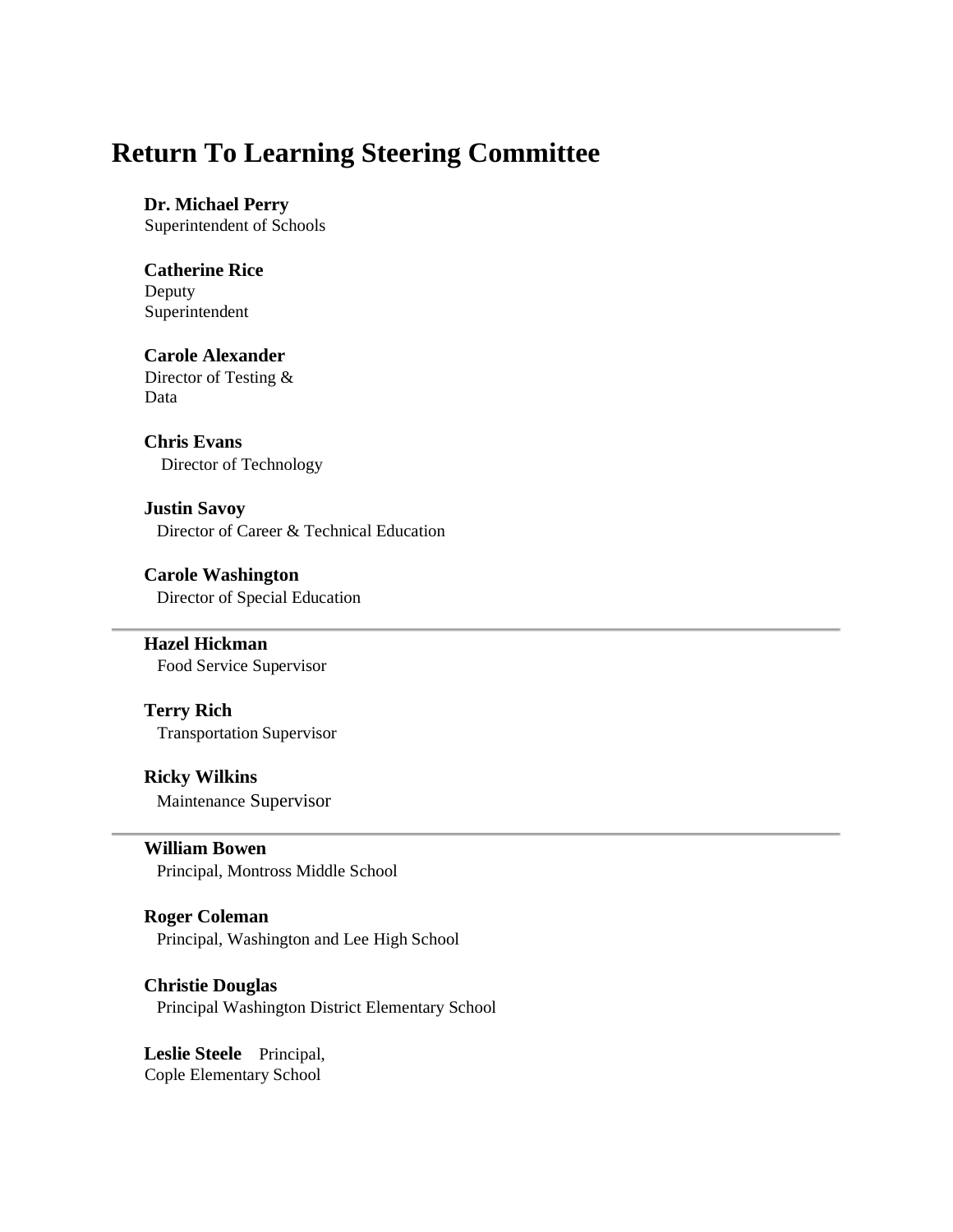### *The Day the County, State, Country and World Changed!*

On March 13th, every Superintendent in Virginia received a call that schools would be shut down for two weeks. At that time, no one had an idea that school, and lives, would be changed permanently.

Ever since that day, we have been adjusting to new routines, realities, and habits in the midst of a new set of realities.

After absorbing the shocks that reverberated for weeks, the administrative team of Westmoreland County Public Schools (WMLCPS), grimly and determinedly began the work on the WMLCPS Return-to-Learning Plan. Teachers, nurses, counselors, coaches, custodians, technology specialists, principals, program directors, and auxiliary service supervisors have been engaged!

As a result of hard conversations, creative and innovative thinking, prayer, and feedback from our community stakeholders, we have produced a very good plan to address all students of Westmoreland County.

This plan allows implementation of instructional delivery that can be 100% remote, 100% face-to-face, or a hybrid approach. Digital components of this plan will remain a permanent component of Westmoreland County's instructional program, just as they will in educational programs throughout the world. This will allow homeschoolers to homeschool and yet access a progressive and approved curriculum that they will not have to spend money to acquire.

This document provides information about our Return-to-Learning Plan. This resource, outlining the reopening of Westmoreland County Public Schools reflects the reality that we may have to change instructional delivery quickly. But, unlike March 13, 2020, we will not be caught unprepared. This plan allows flexibility to adjust to the unknowns of the coronavirus. Please know that because of the rapid changes we all will experience together as our country adapts to the new COVID landscape, this plan will, by necessity, change and adapt as well. That said, this is our best understanding at the time of this

#### writing.

Again, we hope you find this document to be a helpful resource. Should you have any questions about the contents of our plan, please do not hesitate to contact your school or the School Board office.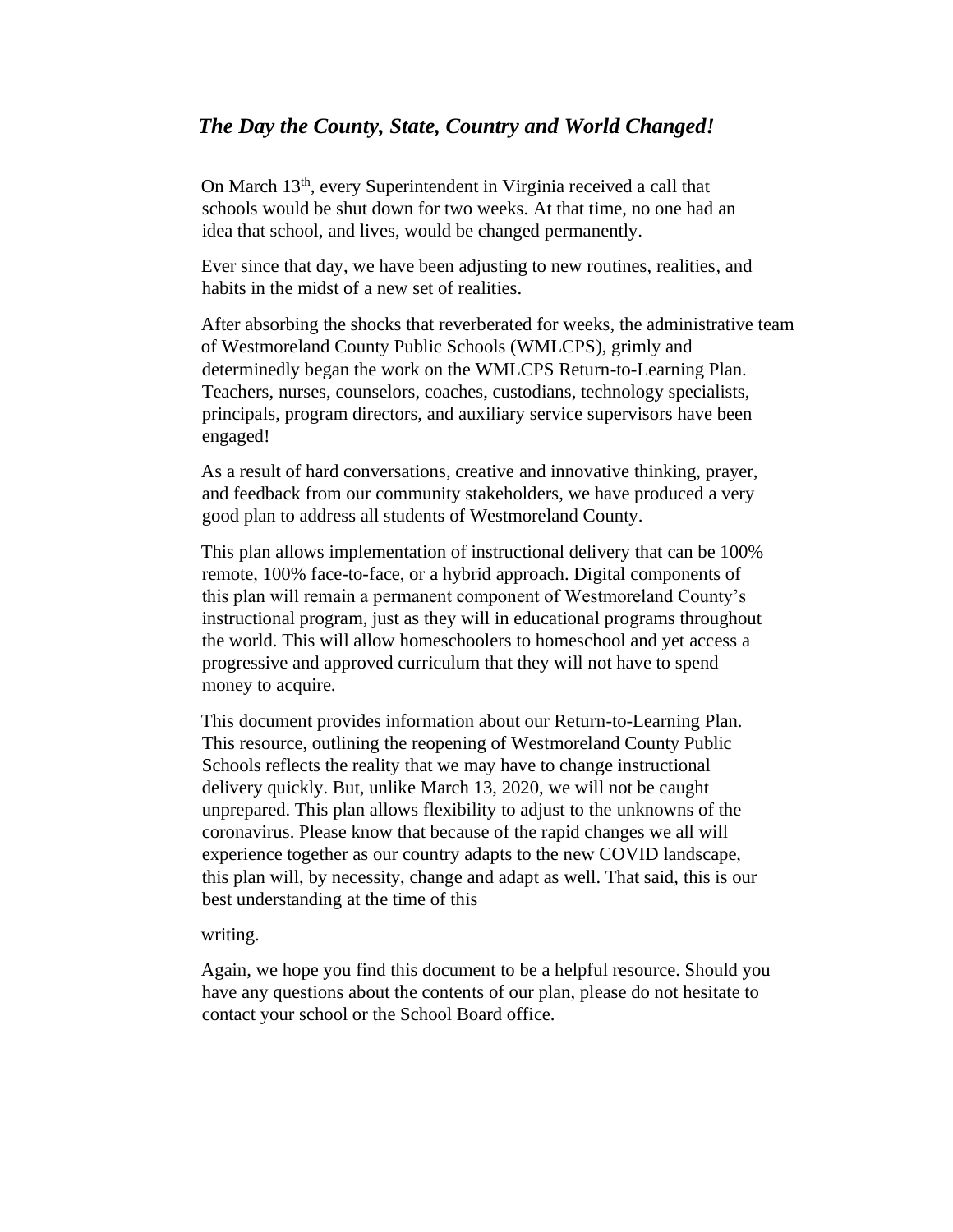# **February 28, 2021: Phase 3 Return to Learn Instructional Equity**

Westmoreland County Public Schools (WMLCPS) has designed a plan for the upcoming 2021 – 2022 year that reflects a Phase Three Opening. The plan addresses Instructional Equity, Safety, and Support for Family and Staff. We believe strongly that instructional options are necessary for our students, parents, and staff because of the changing nature of the ongoing pandemic and the guidance and information that we receive. The school division will emphasize daily face-toface instruction. This instruction will be supplemented with the following virtual components; the Canvas Learning Management System, Google Meet, division-issued Chromebooks, internet hotspots, and Virtual Virginia for students who meet required criteria and whose parents choose virtual instruction for the entire year (K-8) or semester (9-12).

## **Regional Programs**

Westmoreland County Public Schools partners with other local divisions to participate in two regional programs. These include the Chesapeake Bay Governor's School (CBGS) and the Northern Neck Technical Center (NNTC). Both regional programs will also emphasize face-toface instruction. The NNTC will run an online non-certificate version of their programs for students who meet the criteria for full-time virtual learning. However, students must attend some portions of in-person learning in order to be eligible to earn industry certifications.

### **School Schedules**

WMLCPS students will receive in-person instruction provided by WMLCPS teachers. Students will follow elementary, middle and high school schedules that provide a minimum of 180 days/990 instructional hours over the course of the year. Students may enter the school buildings at 7:45 a.m. Instruction will begin by 8:10 a.m. and continue until 3:10 p.m., with a 30-minute break for lunch and, at the elementary level only, a 15-minute recess.

### **In-Person Instruction**

For the 2021-2022 school year, all grade levels (Pre-K - grade twelve) will return to in-person instruction five days a week, using a traditional school day/bell schedule. In-person, face-to-face instruction will serve as the primary method of instructional delivery. No extra action is required for students to return to in-person learning. WMLCPS will continue to listen to and abide by health guidance provided by the Centers for Disease Control and the Virginia Department of Health. Mitigation strategies will be adjusted to address up-to-date guidance to ensure the health and safety of our students and staff. Three-foot social distancing will be observed to the extent possible in all areas, according to current guidance.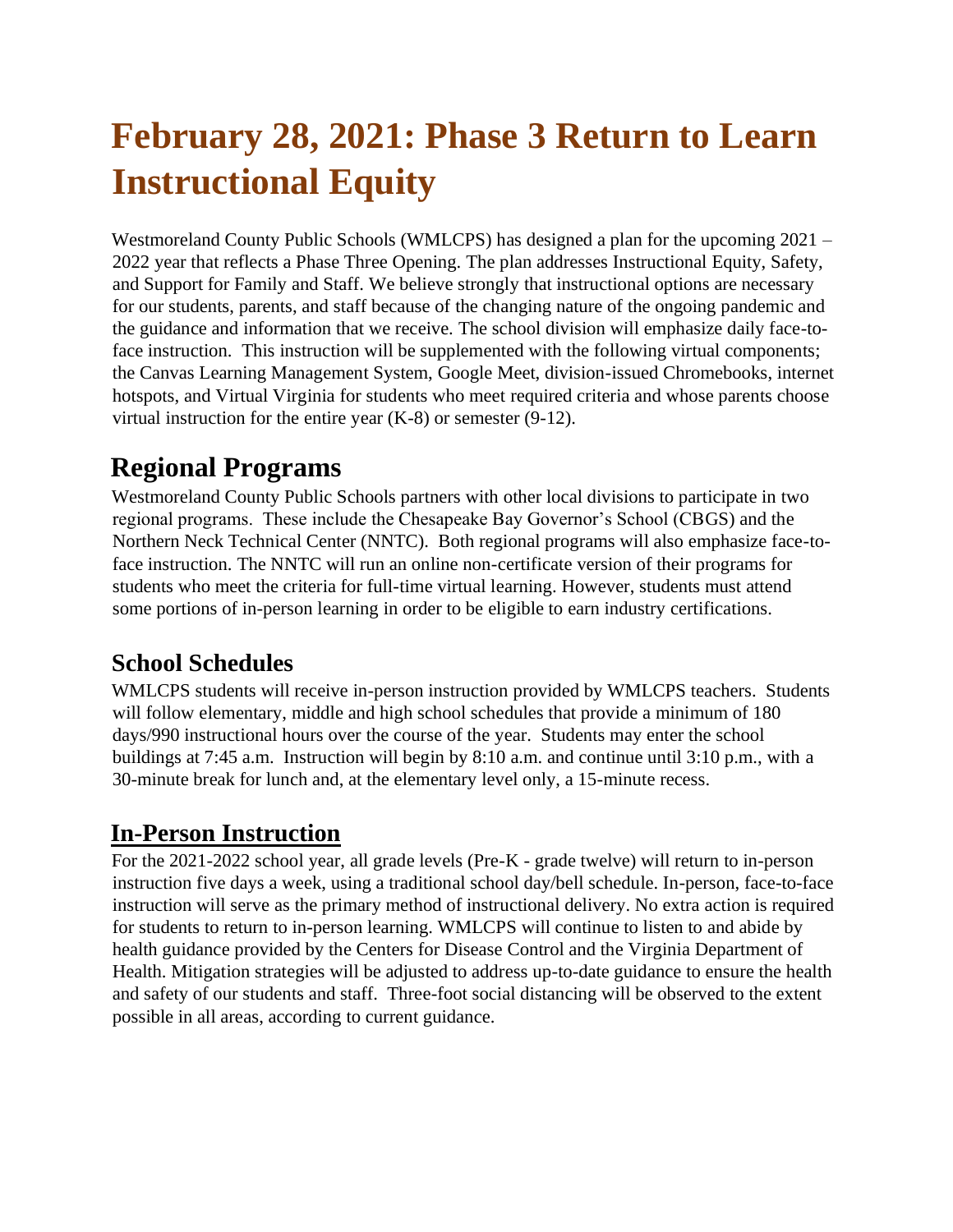### **Virtual Instruction**

WMLCPS will offer a virtual learning option for the 2021-2022 school year through the Virginia Department of Education's Virtual Virginia Program on a limited basis. Parents who desire full-time virtual instruction for their children during the 2021-2022 school year must make this request by completing [a](https://docs.google.com/document/d/1gdbwUtr3oXc7BO-qYQMeINQjL9Cp6ndkWUeluLbUhqg/edit?usp=sharing) [parent/guardian virtual learning agreement](https://docs.google.com/document/d/1gdbwUtr3oXc7BO-qYQMeINQjL9Cp6ndkWUeluLbUhqg/edit?usp=sharing) [w](https://docs.google.com/document/d/1gdbwUtr3oXc7BO-qYQMeINQjL9Cp6ndkWUeluLbUhqg/edit?usp=sharing)hich must be returned to the school principal and RECEIVED by the principal by July 7, 2021. Parents who desire full-time virtual instruction for their children must ensure their children can meet the criteria listed in the agreement. Additionally, students will be expected to commit to full-time virtual instruction for the entirety of the school year (K-8) or semester (9-12). Each request received will be reviewed on an individual basis. Approval will be based on the parent/guardian's submission of a signed agreement, as well as the school's review of the student's attendance, active participation, and academic success in the virtual environment during the 2020-2021 school year. In order to be approved, students must meet the following additional criteria:

- The student must have earned a grade of "C" or higher in all courses during the 1st, 2nd, 3rd, and 4th quarters of the 2020-21 school year.
- The student must have no more than three unexcused absences during the 2020-21 school year.

WMLCPS will work with Virtual Virginia to offer virtual instruction to approved full-time virtual students.

Although in-person, face-to-face instruction will be the primary mode of instructional delivery for most students, the division will maintain the ability to return to all-virtual instruction for periods of time, should the need arise. The division will continue to utilize the Canvas Learning Management System (LMS) and Google Meet to supplement in-person instruction in all classrooms. Students will continue to utilize division-issued Chromebooks and hotspots. The continued use of the Canvas LMS and Google Meet will enhance and strengthen in-person instruction, as well as engagement with students and parents. It will also position the division and its students to seamlessly return to all virtual instruction when and if that is needed.

## **Addressing Learning Strengths & Needs**

At the start of the 2021-2022 school year, each school will assess the instructional strengths and needs of all students. Assessment of student learning needs will be accomplished through a combination of formal screening tools, such as the *Phonological Awareness and Literacy Screening (PALS),* the *Virginia Kindergarten Readiness Program (VKRP)* assessment*,* and the *Virginia Department of Education's Growth Assessments*, as well as more informal tools, such as teacher-made tests. Throughout the year, student progress will be monitored using a combination of formative assessments and division benchmark assessments. Each school will offer small group intervention, and extended learning time to address students' academic, social, emotional, and mental health needs.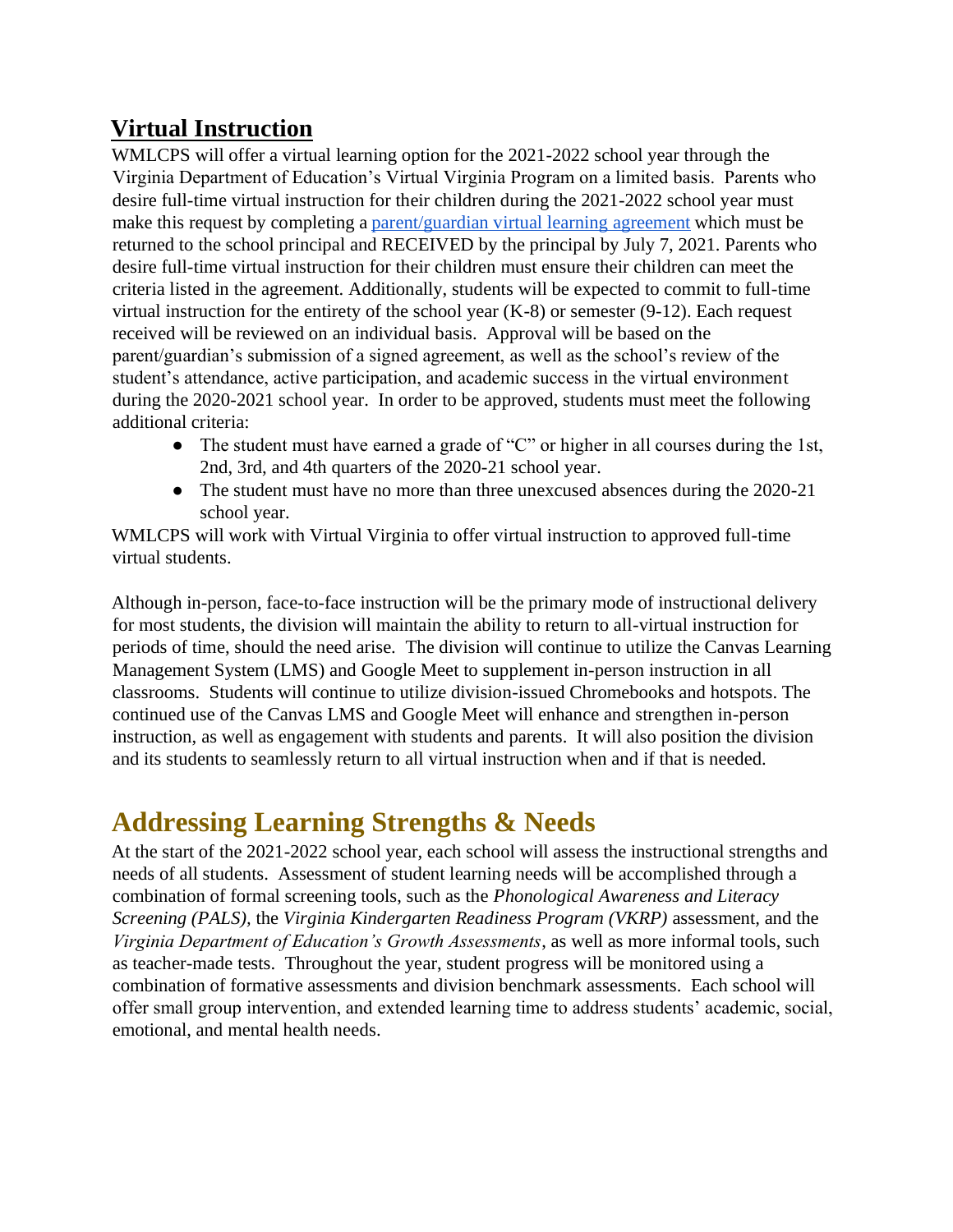# **Safety – Phases 1-3**

## **Health & Safety Precautions**

WMLCPS has developed a Health Plan in partnership with the Westmoreland County Health Department (WCHD). The plan has been submitted to the Virginia Department of Education. The plan outlines the mitigating strategies that will be taken to minimize public health risk and that comply with recommendations from the CDC and VDH. Some of the steps that will be taken to keep your children safe, along with the faculty and staff, are outlined below;

- 1) The students at the school will be in compliance with three feet physical distancing as much as possible. Physical distancing will be practiced in all areas.
- 2) Large gatherings of students will be kept at a minimum.
- 3) Students will eat breakfast in the classroom.
- 4) All students and staff will adhere to daily health screening, including temperature checks with non-contact thermometers, prior to entering the building.
- 5) Isolation room(s) will be provided for students and/or staff who develop potential COVID - 19 symptoms while at school.
- 6) If a student develops a fever or displays symptoms of illness at school, that student will be separated from other students and monitored until they can be picked up.
- 7) All staff and students will be required to wear face coverings according to CDC and VDH guidance (the  $6<sup>th</sup>$  -10<sup>th</sup> day of sickness).
- 8) The schools will promote healthy hygiene practices, frequent handwashing and use of hand sanitizers. The division will provide adequate supplies of soap, hand sanitizer, disinfectants, paper towels, gloves, and face coverings.
- 9) All schools and buses will be deep-cleaned prior to the first day of school. Each bus, classroom, common area, and bathroom will be thoroughly cleaned following use, daily.
- 10) All staff will receive all required COVID-specific training.
- 11) We will encourage staff and students who feel sick to stay home.
- 12) We will establish clear policies for when sick individuals can return.
- 13) We will reduce access to communal areas and allow access by appointment only.
- 14) We will reduce transitions in hallways by using building appropriate scheduling.
- 15) Students supplies will be kept and distributed to avoid sharing with others.
- 16) Visitors to buildings will be limited as much as possible. Appointments will be required, and visitors will be screened/temperature checked.
- 17) Facilities requests of outside groups will be monitored on a case by case basis.
- 18) There will be safety and logistical signage throughout the buildings.

For other steps and information on safety please go to the Westmoreland County Public School's Health Plan. It is posted on the website.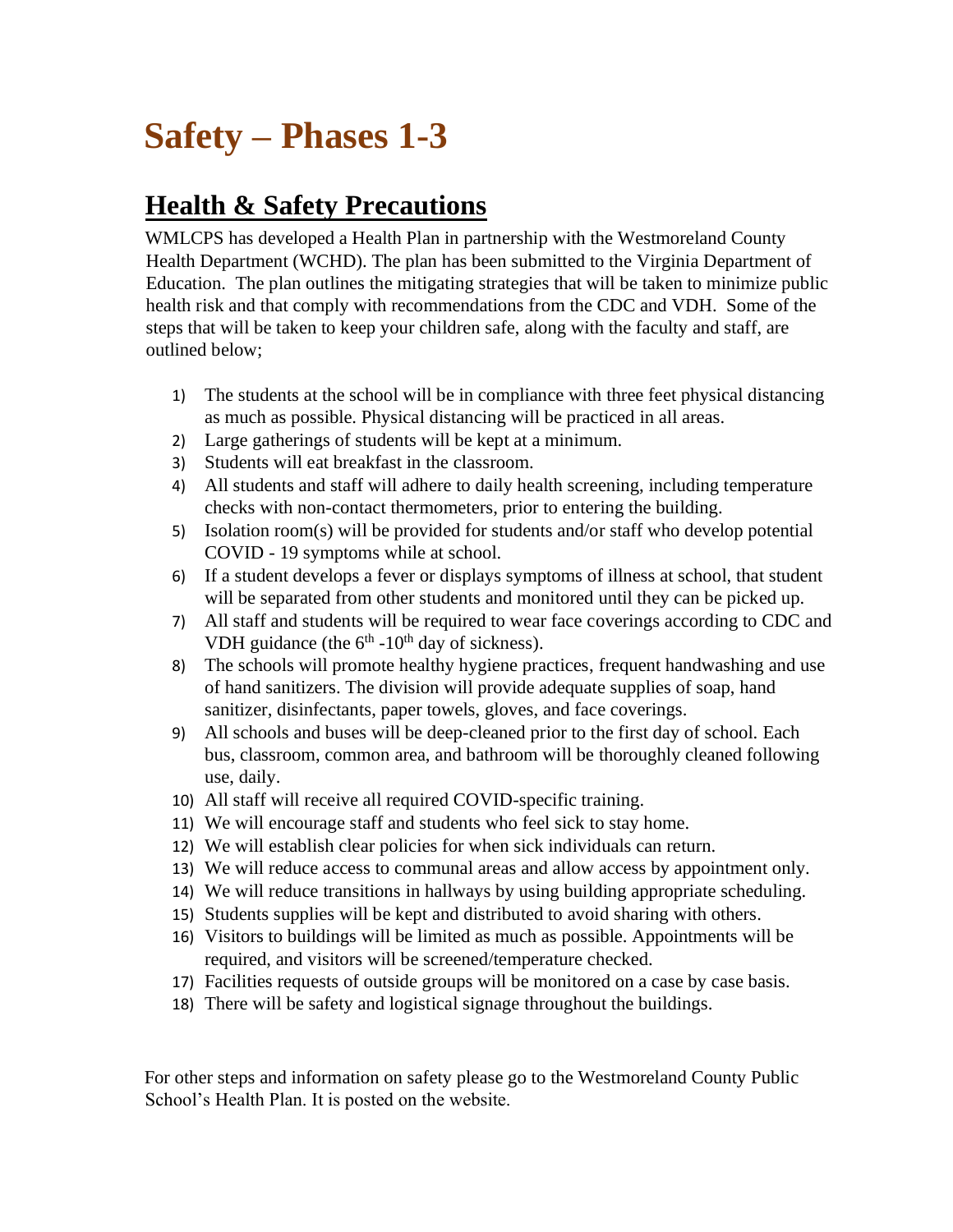# **Safety - Phases 1-3**

## **Health Screenings Before Going to School**

Students and staff should assess themselves for symptoms of COVID-19 before reporting to school; and/or may be asked the following by school personnel upon arrival:

Check all boxes that apply:

- $\Box$  A new fever (100 $\degree$  F or higher) or a sense of having a fever?
- $\Box$  A new cough that cannot be attributed to another health condition?
- $\Box$  New shortness of breath that cannot be attributed to another health condition?
- $\Box$  New chills that cannot be attributed to another health condition?
- $\Box$  A new sore throat that cannot be attributed to another health condition?
- $\Box$  New muscle aches that cannot be attributed to another health condition or specific activity?

*If individuals answer YES to any of the screening questions before arriving, they should stay home and not enter the building.*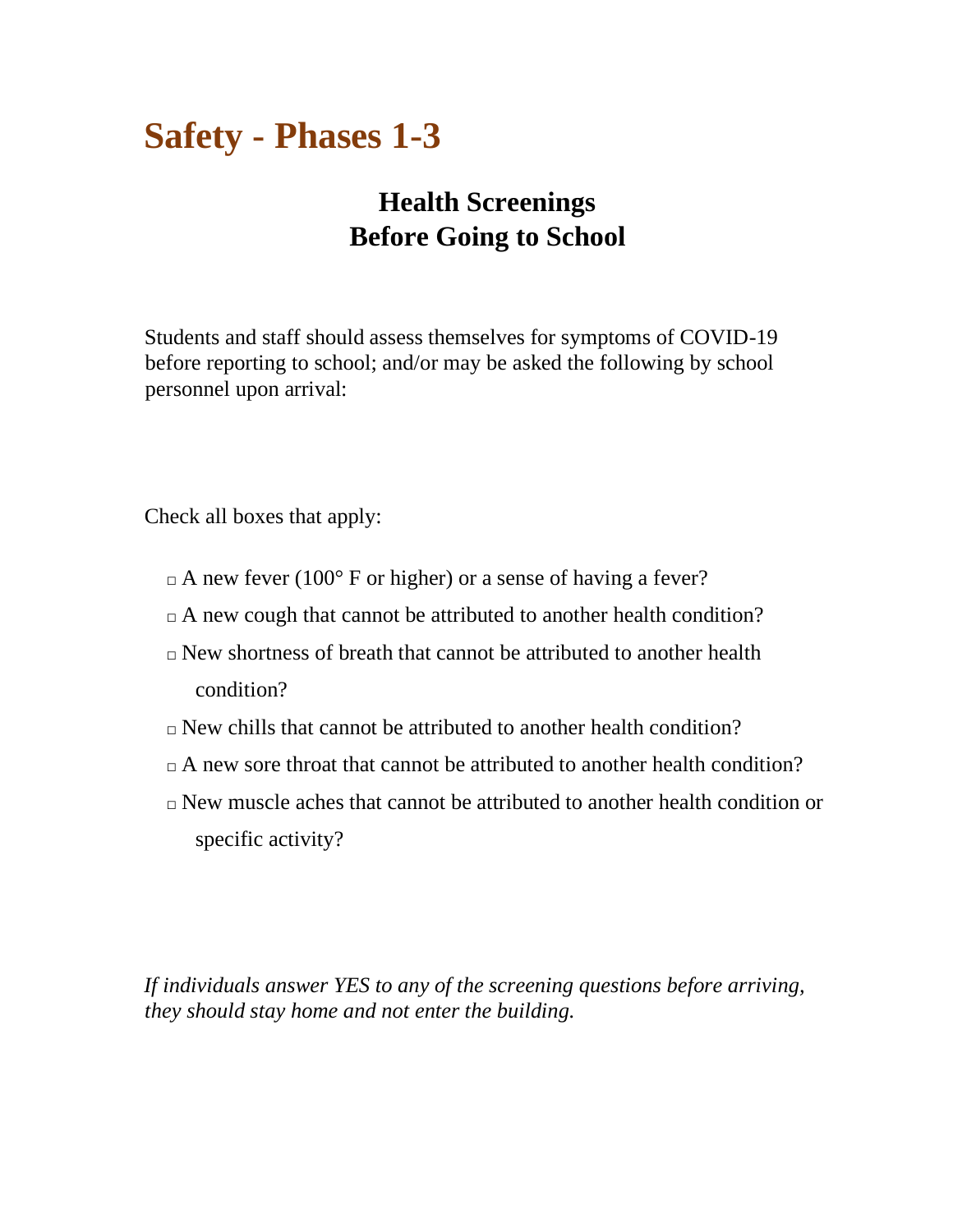# **Safety- Phases 1-3**

*.* 

# **Student or Staff Member Suspected of Having COVID-19**

- If an employee or student displays symptoms consistent with COVID-19 at school, he/she will immediately report or be taken to the school's isolation room at the direction of the school nurse.
- Upon arrival at the isolation room, individuals will immediately be provided with appropriate PPE. This is to help protect other employees and students and prevent the spread of the potential virus.
- The nurse will consult with their supervisor and call the health department.
- The nurse and others attending the suspected infected person should also wear a protective mask and gloves while working with the suspected infected person.
- The nurse will direct the ill employee to leave work or call the parent/guardian of the student to be picked up and sent home.
- The isolation area and suspected employee's or student's work area/classroom must be thoroughly cleaned and disinfected, in addition to all other common surfaces recently touched.

### **Student or Staff Member has COVID-19**

- *In the event that a student or staff member has been diagnosed with COVID-19, the school/office building will be closed for a period of 2-5 days (consultation with Virginia Department of Health). If possible, only the impacted school/office building will be closed*
- *If school has to be closed, Distance Learning for all students in that school will be utilized.*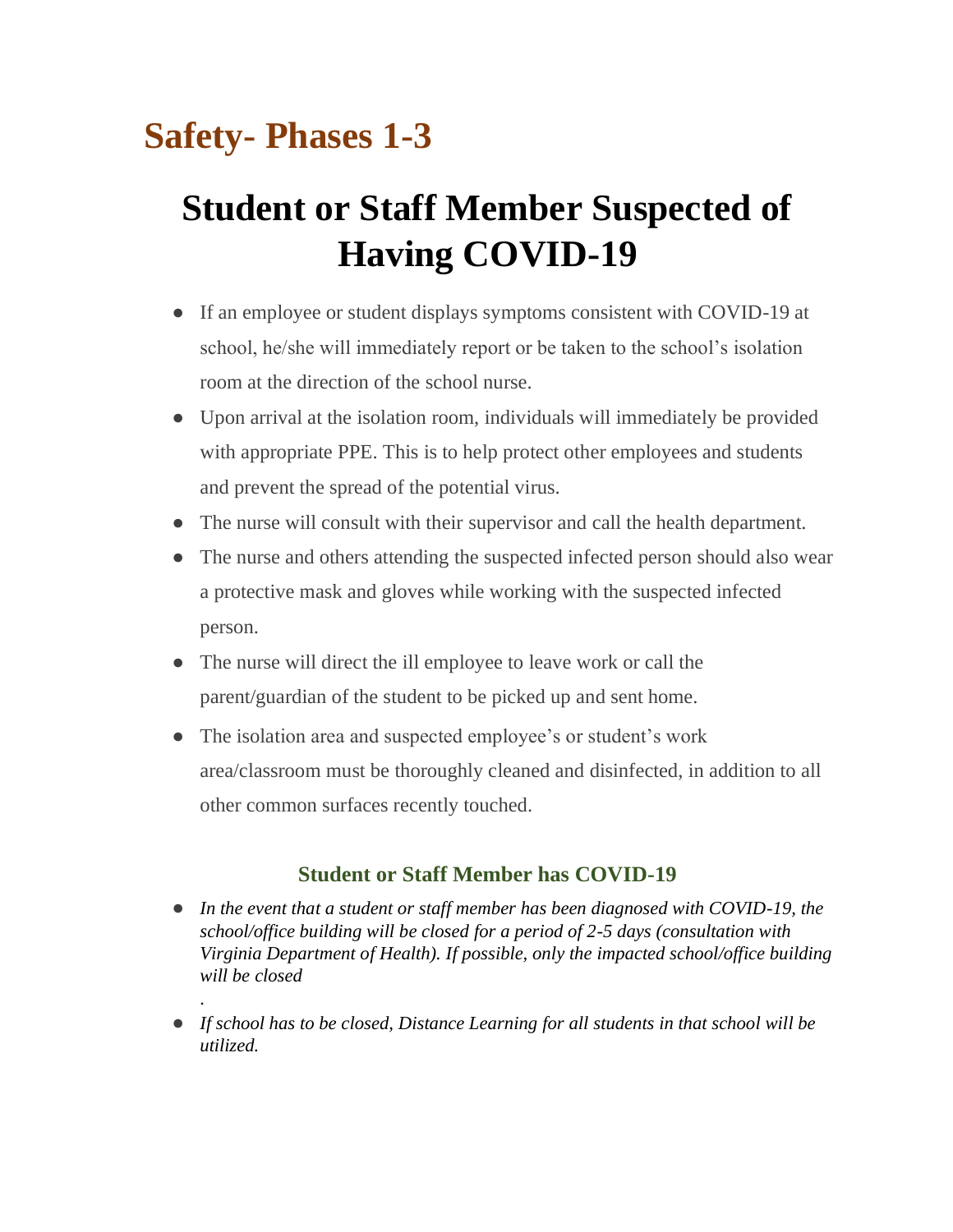# **Safety- Phases 1-3**

## **Facilities and Auxiliary Services**

WMLCPS's COVID-19 Team will develop practices and guidelines that support a healthy and safe physical environment for students and staff.

## **Facilities**

WMLCPS will operate in accordance with the guidelines from the Center of Disease Control to provide facilities that will be safe options for all users. This includes;

- WMLCPS will implement usage rules to reduce potential exposure to COVID-19.
- Measures will used to minimize the sharing of equipment, technology, and learning materials.
- Air flow in facilities will be monitored. Operable windows will be opened when conditions allow to improve indoor air quality by increasing outdoor air ventilation.
- All current air filters in buildings will be replaced with the latest model.
- Isolation rooms will be established to care for symptomatic students.
- Signage will be placed in buildings to promote traffic patterns that limit contact between cohorts of students.
- Signage will be used to promote handwashing and appropriate social distancing.
- Water fountains will be taken out and replaced with bottle Stations.
- WMLCPS will place hand sanitizers, throughout the buildings.
- Communal spaces will be limited in usage.
- Restrict non-essential visitors and volunteers from entering our buildings.

## **Transportation**

.

Buses will operate in accordance with the guidelines from the Center of Disease Control to provide a safe transportation option for all users. This includes;

- Daily cleaning and disinfecting of all buses that are in use.
- Seats will be assigned to ensure physical distancing on our buses in accordance with CDC guidance.
- Students will be seated by filling seats in the back first and filling toward the front as a mitigating measure.
- Students will be dismissed from the bus by front-to-back.
- All buses will be equipped with hand sanitizer and disinfectant wipes or spray.
- Windows will be lowered on buses, when appropriate, before students board, to improve ventilation.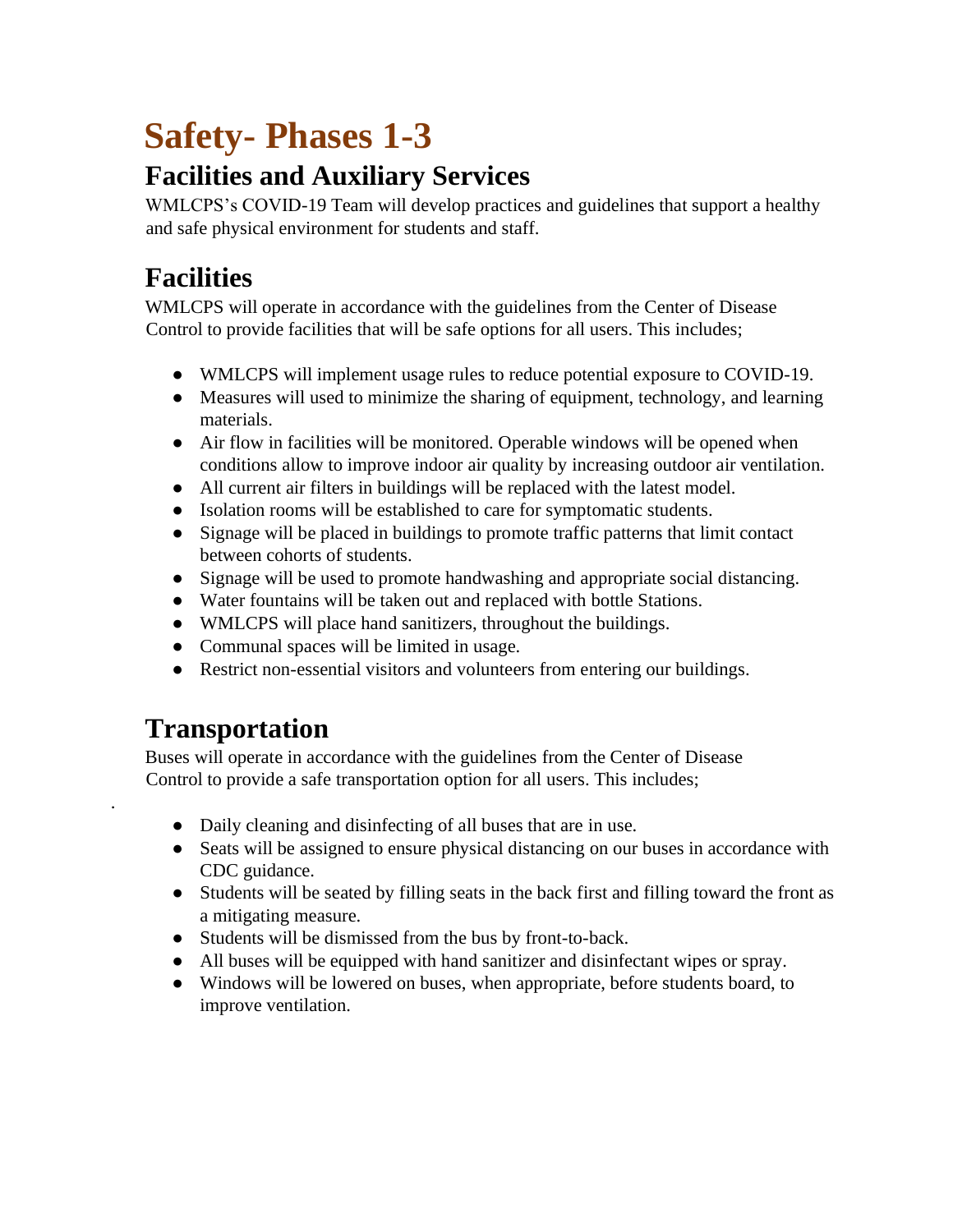# **Safety- Phases 1-3**

## **Professional Development**

WMLCPS's COVID Team will direct all custodial staff to participate in professional training provided by Michael Weiss, *Clean Start Road Map* and you can review some details about it at[:](http://cleanstartroadmap.com/) [cleanstartroadmap.com](http://cleanstartroadmap.com/)[.](http://cleanstartroadmap.com/) The training will allow employees to effectively do the following;

- Create Routines to clean and disinfect shared spaces and high-touch surfaces.
- Identify and remove furnishings and coverings that are impediments to proper disinfection.
- WMLCPS will create and implement established protocols for cleaning and disinfection of shared spaces and surfaces daily.
- WMLCPS will create schedules to increase the frequency of cleaning and disinfecting restrooms during the day.
- WMLCPS will use products recommended and approved by the CDC for cleaning and disinfecting.

## **Food Service**

WMLCPS's COVID-19 Team will develop practices and guidelines that support a healthy and safe physical environment for students and staff. Regarding cafeterias, we will:

- Have all breakfast meals eaten in the classroom to minimize sharing and cohorts mixing.
- Stagger meal schedules, to reduce the amount of movement in hallways and reduce the number of occupants in the cafeteria at any given time.
- Install hand sanitizer stations in the kitchen.
- Utilize the CEP to decrease wait time in cafeteria lines.
- We will follow all USDA regulations and guidelines to ensure food is prepared and served in the safest possible way.
- Serve high-quality nutritional meals to students and staff.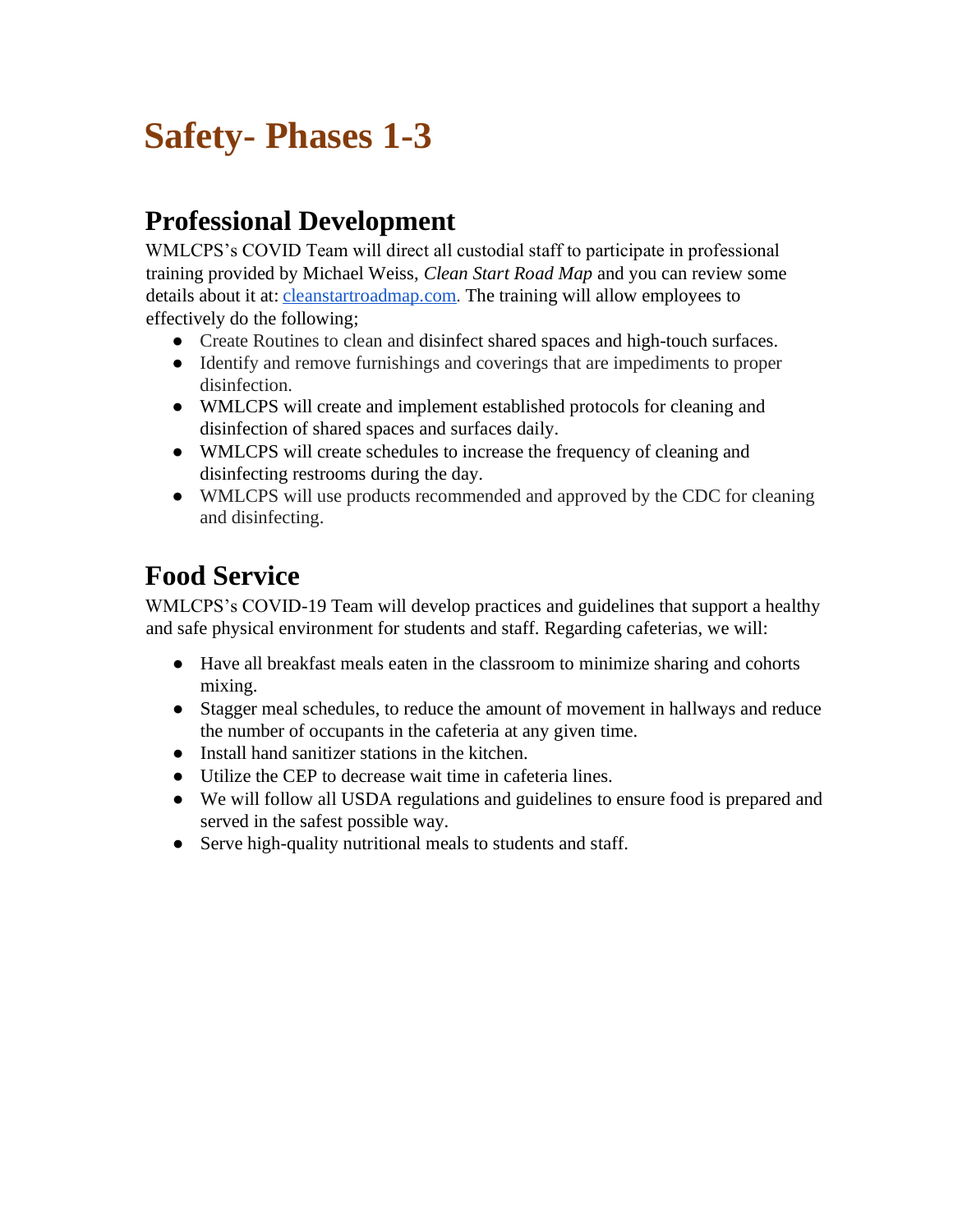# **Support for Family and Staff - Phases 1-3**

WMLCPS is committed to offering a continuity of support to our families, students, and staff. The following initiatives will help to acquire knowledge and access resources needed during this time of reentry into schools.

## **Family Engagement**

WMLCPS will provide information through multiple methods to demonstrate how the Division is addressing the guidance and expectations of the Virginia Department of Education (VDOE). Authoritative guidance and resources, such as the Centers for Disease Control (CDC), Virginia Department of Health (VDH), and the American Academy of Pediatrics (AAP), will be provided through web links.

Division Plans that are required by VDOE will be posted for parents on the Division website. Social media will also be utilized to get information to families.

School Board meetings will be in-person and live streamed to provide parents options to learn information and to engage with the Board. The division LMS, Canvas, will be utilized in this effort. Web links will be posted on the school website for video tutorials on how to use the technology we are requiring the students to use. The division will also continue to utilize the instant alert call message system to provide information to families.

Teachers will establish set days/times for meetings with parents through the Learning Management System, Canvas. They will also schedule times with families who do not have internet access to engage via telephone call. Teachers will provide families with step by step technology training to assist their children with assignments. Videos will be provided.

### **Physical Wellness Staff and Students**

Safety measures will be put in place for employees. They include;

- Perform temperature checks with no-touch thermometers each morning to all staff and all students. These checks will be performed daily by trained professionals.
- Staff and students who show symptoms while at school will utilize the protocols developed for the Isolation Room.
- Staff members and students exhibiting symptoms will be sent home until they have satisfied the CDC requirements outlined in the WMLCPS Health Plan.
- The nurses will train Staff in health and safety measures. This mandatory training will occur before students return to school. Proper handwashing, hygiene, use of disinfectants, physical distancing, and face coverings are some of the agenda items.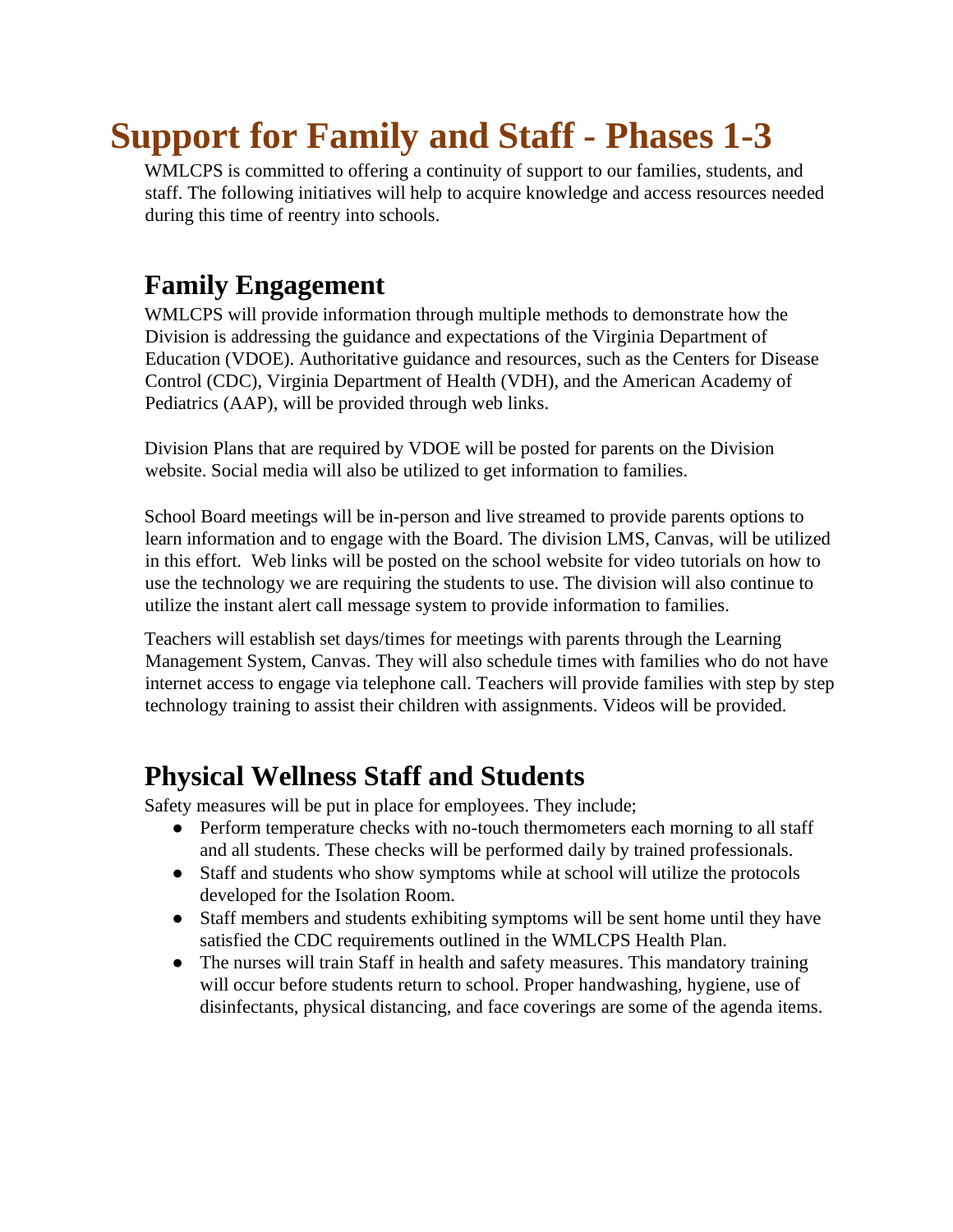## **Physical Wellness Staff and Students**

- A structured and intentional schedule for custodial staff will be implemented. This will include increased cleaning and disinfecting of high touch surfaces (at least every 45-60 minutes for designated high usage spaces).
- Trash will be removed from the classrooms after breakfast and lunch.
- WMLCPS will provide cleaning materials, spray disinfectants and/or wipes, to clean desks and chairs prior to teachers leaving their classroom.
- Water fountains will be replaced with bottling systems.
- Electrostatic sprayers will be used throughout the buildings and on each bus daily.
- Deep cleaning and disinfecting will be conducted weekly.

Employees and students will be provided with appropriate personal protective equipment (PPE) for their specific job functions. Although risk cannot be eliminated, risk will be minimized by enacting several restrictions.

- Some special education teachers will receive gloves, and gowns based upon the requirements of their classroom. These products will be made available to other employees who demonstrate a need.
- Custodians will receive goggles, gloves, gowns, and shoe coverings.
- If training is necessary for the use of PPE it will be provided.
- Classrooms will adhere to the physical distancing guidelines in the CDC, VDH, and AAP guidelines.
- School buses will adhere to the physical distancing guidelines in the CDC, VDH, and AAP guidelines.
- High traffic areas will be restricted for use through strategic scheduling and signage.

## **Mental Health Supports for Staff**

Staff will be provided with resources that contribute to their emotional and mental well-being.

- Mental health resources will be promoted on the Division website and also in Division publications.
- The employee assistance program will be advertised or marketed to all employees.
- We will utilize our Social Worker to promote community health.

### *Staff Leave Requests*

Employees will be advised of the options available to them if they can't work because they have COVID-19 symptoms, are in a high-risk category, or lack child care due to the closure or unavailability of school or child care facilities.

• Employees will be notified that they may use leave balances allocated by School Board Policy GCBD "Staff Leaves and Absences", or, if appropriate, they may apply for Family Medical Leave (FML).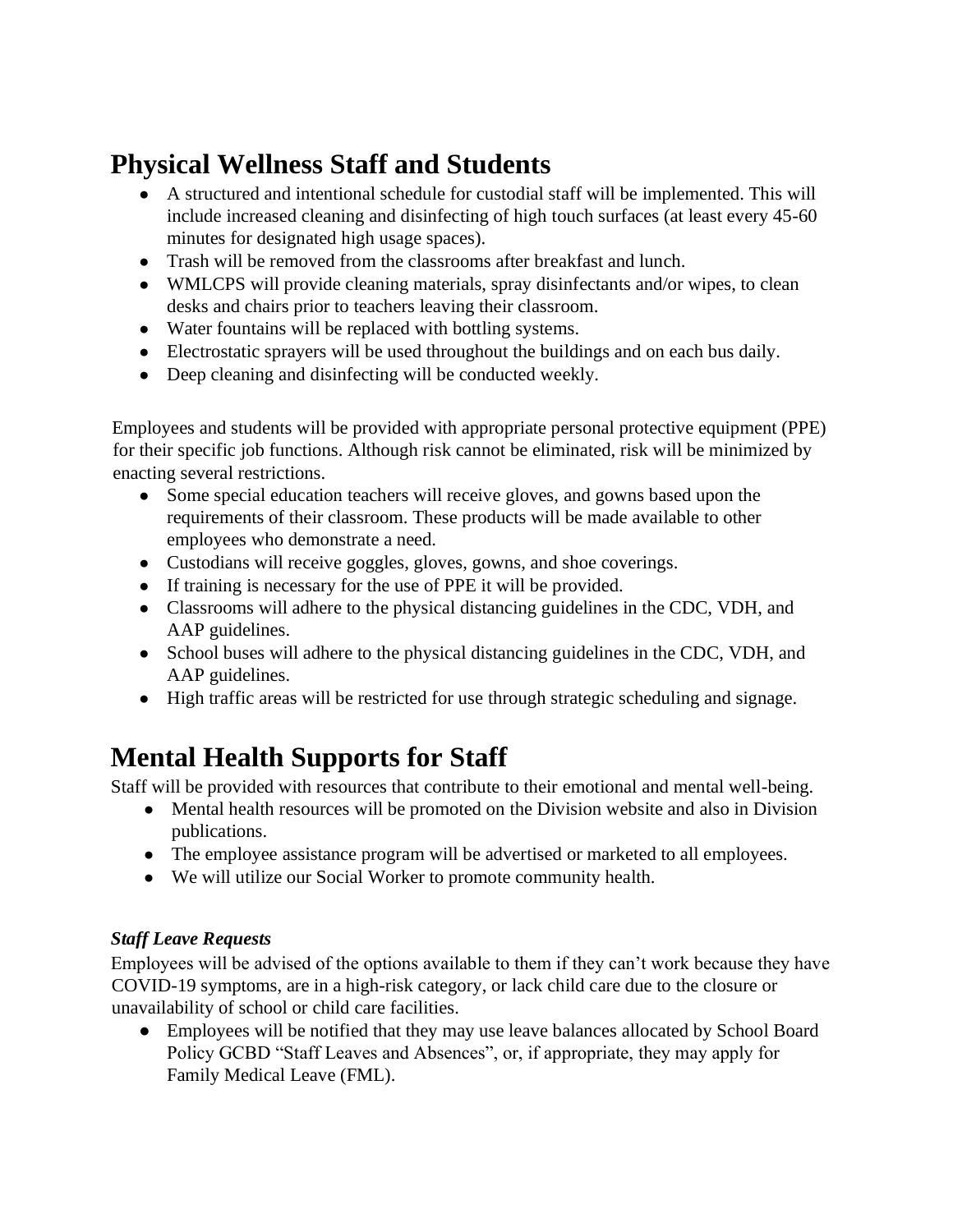- Employees will be informed that when all accrued leave balances are exhausted, they may request a Leave of Absence (LOA) without pay for 30 days according to policy (GCBEA).
- Employees will be informed that they may apply for accommodations that will allow them to work where possible.
- Employees will be informed of their options if they have trepidation about returning to work, but do not have COVID-19 symptoms, are not in a high-risk category, and for whom child care is not relevant.
- Employees will have access to learn about leave options available through FMLA, and WMLCPS. We will publish Leave Options for employees that list and describe available leave options, including qualifying conditions; rules for use, application and eligibility; and requirements.
- Employees will receive return to work guidance for substitutes and temporary employees.
- Substitutes and other temporary employees will be informed that they must follow the leave and return to work protocols described here and in the Americans with Disabilities Act (ADA) regulations.

## **Mental Health Supports for Students**

Students will be provided an array of supports for their reentry into school. Our Social Worker, Counselors, and Nurses will develop protocols and procedures to support the mental health and well-being.

- The nurses will provide training to all personnel that will be mindful of the potential impact of the COVID-19 pandemic and public health restrictions on the mental health of our students and their families.
- WMLCPS will work with the Health Department, IEP Teams, FAPT, and the CSB to provide a continuum of school mental health services and coping mechanisms that address social, emotional and behavioral health.
- We will survey school families to assess overall needs as well as the social and emotional learning (SEL) needs of students.

## **Mental Health Supports for Students**

- School counselors will develop cohorts of students to talk to on a regular basis.
- While holding our regular all leadership team (ALT), the Lead Nurse and Social Worker will have a regular spot on the agenda to increase awareness of the mental health and well-being of students and to develop division-level supports.
- The COVID-19 Team will identify community resources to further support the mental health and well-being of our students. They will communicate with families about mental health services and supports.

Scheduling will include options to address the mental health of students and their families. WMLCPS will:

● develop scheduling options for students that address multiple learning environments.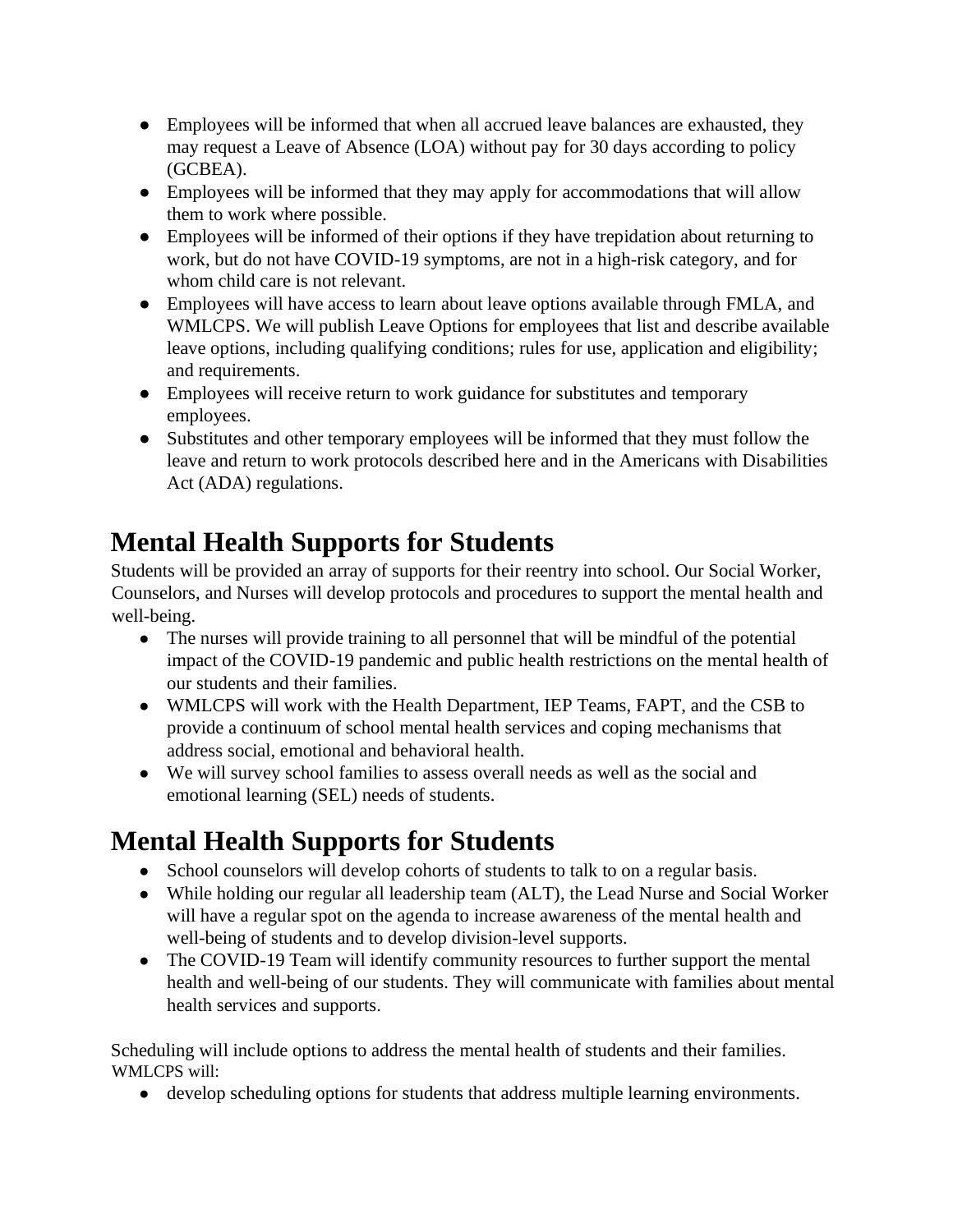- add a little flexibility to scheduling options so that students will have the option of changing if a schedule is not working for them.
- give special consideration to our youngest learners, English Learners, students with disabilities requiring adaptive curriculum, and medically compromised students when scheduling instruction.

## **Professional Development for Teachers**

Professional Development will be offered to prepare our teachers and staff to meet the new instructional challenges and needs of learners. They include;

- Distance/blended classroom strategies and protocols are being explored by administrators and teachers to determine best practices.
- Data meetings are being held by administrators and teachers to identify and determine the best practices to address learning gaps.
- Professional development is being determined on the "how-to's" of addressing grading and attendance using best practices for remote learning.
- Canvas Teachers are being trained to utilize the many capabilities of Canvas. Facets of Canvas include a new communications forum for parents, repository for lessons, grades, and other student information.
- Virtual Virginia Teachers are being trained to utilize Virtual Virginia's curriculum and to add new curriculum onto the platform.
- Social Emotional Learning (SEL) will be utilized by our counselors and teachers to reach students.